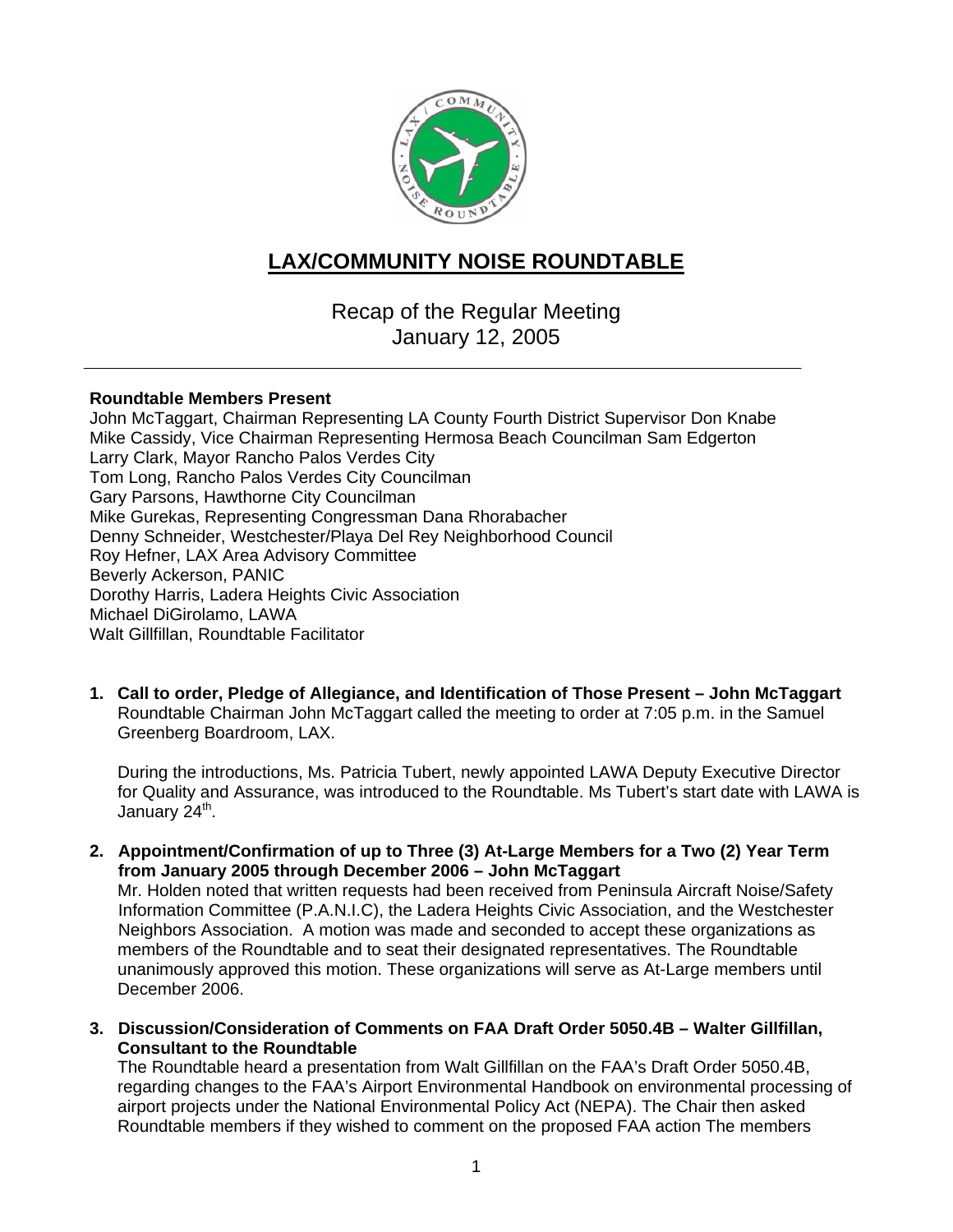indicated that they would like to submit comments. They offered the following comments to be included in the draft:

- Repeat the Roundtable's previous concerns about the ineffectiveness of the 65 dB CNEL metric
- Note the "ratcheting" effect that occurs when the 3 dB CNEL incremental increase is applied to determine significant impacts
- At LAX, many significant impacts occur beyond the 65 CNEL noise contour. The FAA must recognize this.
- It is essential that single event noise metrics be applied to augment the CNEL metric
- Without properly identifying noise impacts, the opportunity for the application of effective mitigations is missed.

The Roundtable consultant was requested to prepare a draft comment letter to the FAA for review at the February 9 FTDS meeting and the Chairman's signature of the approved version of the letter.

## **4. Report/Discussion of the November 10, 2004 Flight Track Data Subcommittee Meeting – Mike Cassidy**

Chairman Cassidy noted that Palos Verdes Estates Councilman Dwight Abbott and Mr. Barry Davis of the FAA, two individuals that are essential to the Palos Verdes Peninsula over flight discussion, were not able to attend this evening and requested that the topic be carried over to the next meeting of the Flight Track Data Subcommittee. It was agreed that this would be appropriate and in the discussion that followed, the following points were made:

- The Mayor Clark of Rancho Palos Verdes noted that the over flight problem is real and needs to be acknowledged
- Councilman Long from Rancho Palos Verdes noted new over flight occurrences
- There is a need to compare past noise measurements with the current situations

#### **5**. **Roundtable Member Discussion**

Mr. Holden of the LAWA staff presented a status report on the LAX Part 161 study. The selection of Harris Miller Miller & Hanson has been completed and the contract is being prepared by the City Attorney. Contract approval is tentatively scheduled for the March  $7<sup>th</sup>$  Board of Airport Commissioners meeting.

Mr. Holden noted that the Roundtable has received response from its comments to the Transportation Research Board's Airport Cooperative Research Program. In the letter the TRB included the format for the Roundtable to use if it intends to apply for a grant to conduct research. It was not considered necessary to complete the detailed form, as the Roundtable's comments were self explanatory.

Mr. Holden announced that the Board of Airport Commissioners has approved sending Roy Hefner as the Roundtable's representative to the UC Berkeley Aviation Noise Symposium in Palm Springs in late February, early March.

It was noted that aircraft over flight would be the topic of the February 9 FTDS meeting.

#### **6. Public Comments**

It was noted that the interim coordinator for the LAX master plan community stakeholders has called meeting in the Westin Hotel for February 3 at 6:00 p.m. Additional information can be obtained at (800) 919-3766.